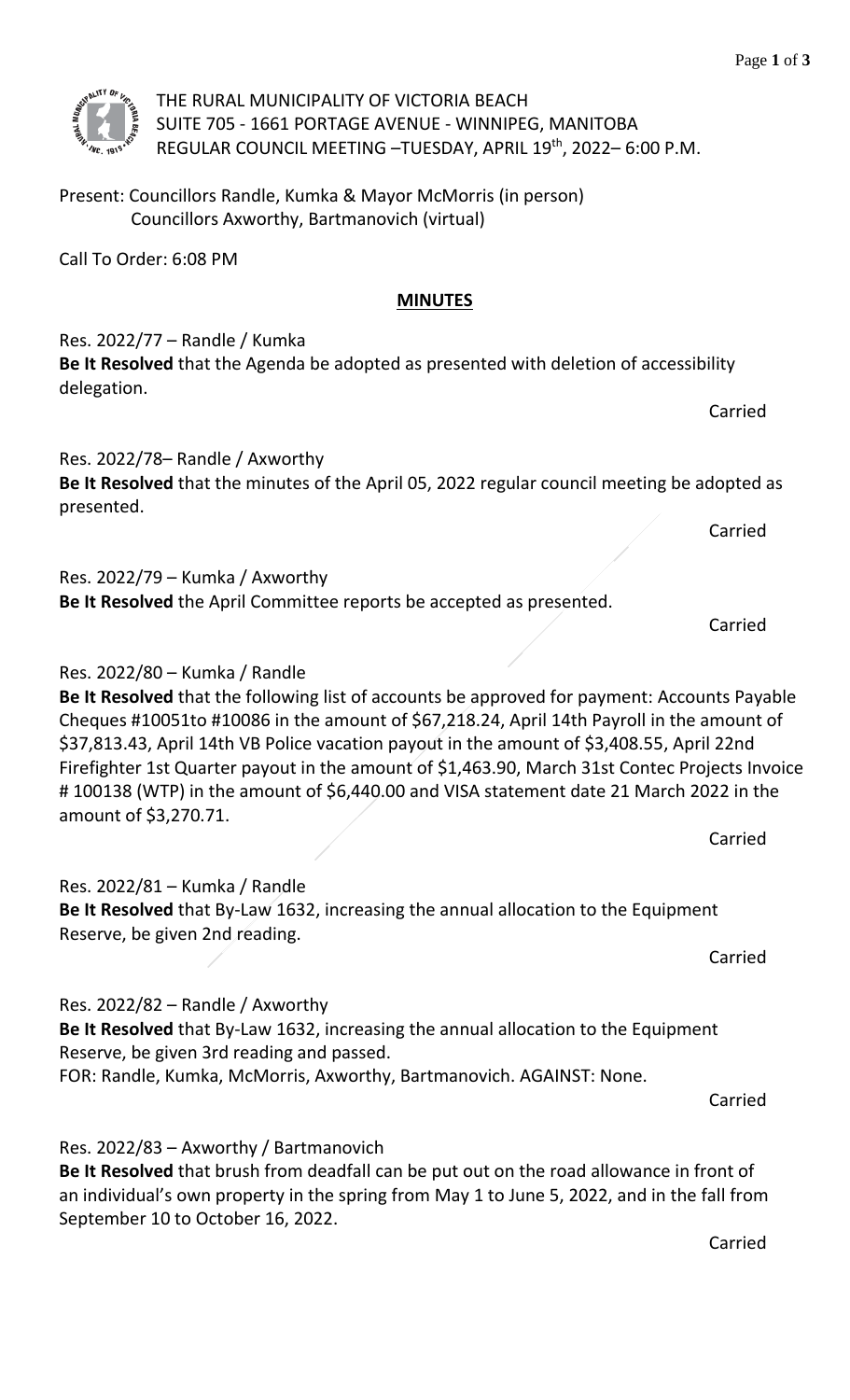Res. 2022/84 – Randle / Bartmanovich **Be It Resolved** to approve the 2022 Information for Residents card with updates as required. Carried

Res. 2022/85 – Randle / Kumka **Be It Resolved** that the R. M. of Victoria Beach council approve the Bakery lease agreement between 10129187 MANITOBA LTD and the Municipality;

**Further Be It Resolved** that the Mayor and CAO be authorized to sign said Agreement on behalf of the Municipality.

Carried

Res. 2022/86 – Kumka / Randle

**Be It Resolved** that the R. M. of Victoria Beach council approve the WIRELESS TELECOMMUNICATIONS LEASE – TOWER agreement #VCBHMBCH-770034 between Bell Canada c/o BGIS GLOBAL INTEGRATED SOLUTIONS ALBERTA LP and the Municipality;

**Further Be It Resolved** that the Mayor and CAO be authorized to sign said Agreement on behalf of the Municipality.

Carried

Res. 2022/87 – Randle / Kumka

**Be It Resolved** one administration staff be authorized to attend the MUNISOFT TRAINING CONFERENCE to be held on September 13-15, 2022 in Regina SK;

**Further Be It Resolved** that the Municipality cover all associated costs to attend said convention as per Meals & Travel Policy #2019/1.

Carried

## Res. 2022/88 – Axworthy / Randle

**Be It Resolved** that two Public Works staff be authorized to attend the MWWA Trade Show to be held on April 25-26th, 2022 in Brandon MB;

**Further Be It Resolved** that the Municipality cover all associated costs to attend said Trade Show as per Meals & Travel Policy #2019/1 and collective agreement.

Carried

Res. 2022/89 – Randle / Kumka

**Whereas,** Section 80 of The Freedom of Information and Protection of Privacy Act requires that each local public body designate a person or group of persons as its Head for the purposes of this Act;

**And Whereas** the Rural Municipality of Victoria Beach is a local public body under The Freedom of Information and Protection of Privacy Act;

**Now Therefore Be It Resolved** the Council of the Rural Municipality of Victoria Beach hereby designates the Mayor as the Head of the Rural Municipality of Victoria Beach for the purpose of The Freedom of Information and Protection of Privacy Act effective 19 April 2022.

Carried